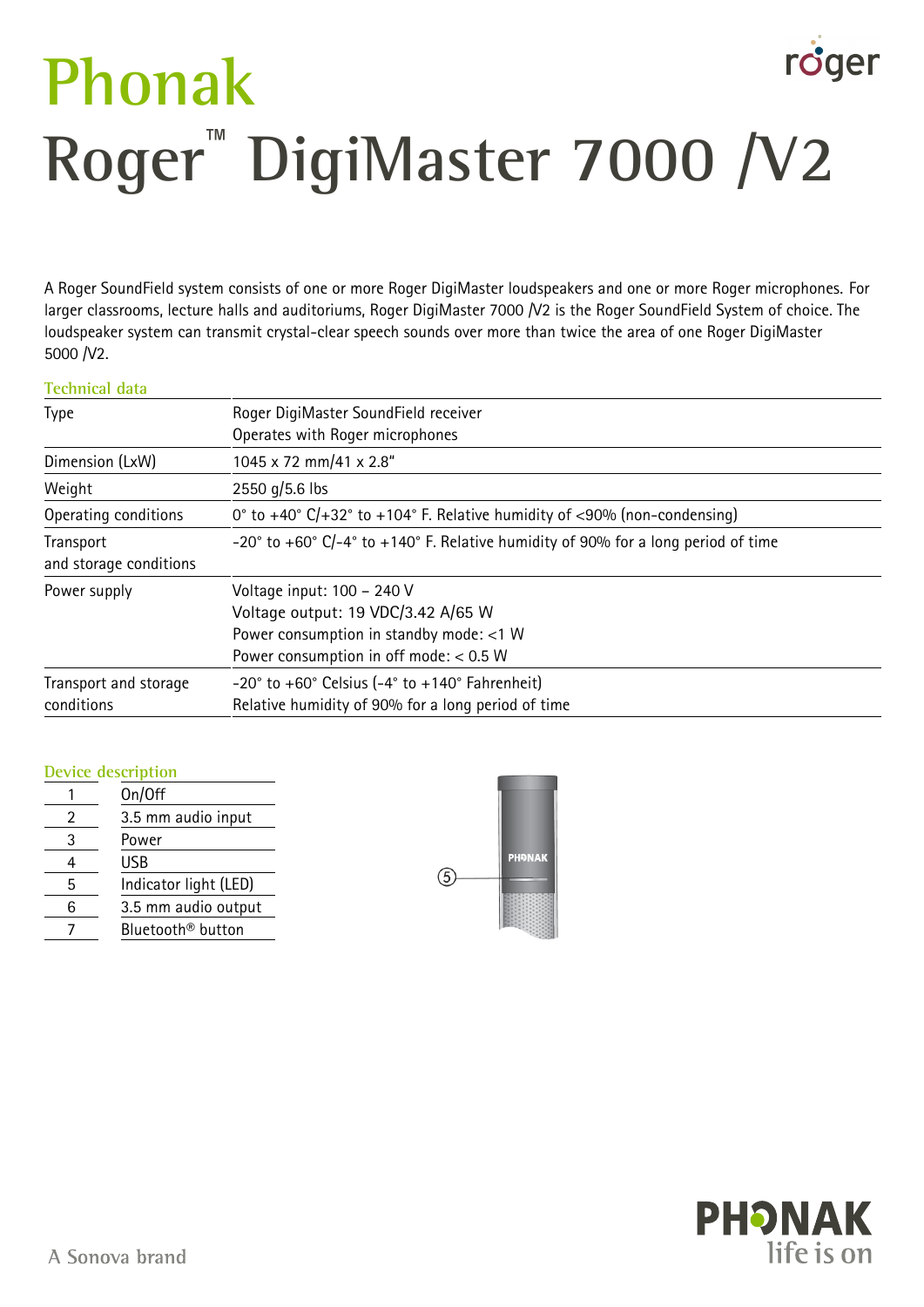

#### **Accessories**

| Tube height: 1035 mm/41", foot print diameter: 750 mm 29", weight: 2.2 kg/4.8 lbs, height on |  |
|----------------------------------------------------------------------------------------------|--|
| floor stand: 1720 mm/68"                                                                     |  |
| 1x connecting part to DigiMaster loudspeaker, 1x wall support, screws                        |  |
| Tube height: 280 mm/11", weight: 0.6 kg/1.3 lbs, height on desk stand: 1150 mm/45"           |  |
|                                                                                              |  |

#### **DigiMaster characteristics**

| Rome size:                                           | Roger technology                   |
|------------------------------------------------------|------------------------------------|
| Number of DigiMaster<br>7000 per Roger<br>microphone | Up to 20 units                     |
| Number of DigiMaster<br>7000 per building            | unlimited                          |
| DigiMaster 7000<br>compatible Roger<br>microphone    | Roger for Education<br>microphones |

#### **Roger characteristics**

| Transmission technology | 2.4 GHz including adaptive<br>automatic frequency hopping |  |
|-------------------------|-----------------------------------------------------------|--|
| Power emission          | $100 \text{ mW}$                                          |  |
| Operating range         | 25 m/82 ft                                                |  |

#### **Audio characteristics**

| Audio bandwidth<br>for speech                           | 200 Hz - 7.5 kHz        |
|---------------------------------------------------------|-------------------------|
| Volume control for voice                                | $\pm$ 8 dB              |
| Power output                                            | Up to 40 W              |
| Loudspeaker array                                       | 15 mini speakers        |
| Vertical aperture<br>angle of the main<br>lobe $@500Hz$ | $\pm$ 25°               |
| Vertical aperture angle of<br>the main lobe $@2kHz$     | $\pm$ 25°               |
| Auxiliary input                                         | 3.5 mm jack             |
| Audio bandwidth for<br>auxiliary audio input            | 100 Hz – 20 kHz         |
| Volume control for<br>auxiliary audio input             | + 10 dB                 |
| Auxiliary output                                        | 3.5 mm jack line output |
| Audio bandwidth<br>for Bluetooth                        | 100 Hz – 20 kHz         |

### **Bluetooth information**

| Standard | Bluetooth v4.2 |
|----------|----------------|
|          |                |

# Bluetooth<sup>®</sup>

The Bluetooth® word mark and logos are registered trademarks owned by Bluetooth SIG, Inc. and any use of such marks by Phonak is under license. Other trademarks and trade names are those of their respective owners.

#### **Standards**

| EMC                                                                  | EN 301.489-1, -3, -9, -17                           |
|----------------------------------------------------------------------|-----------------------------------------------------|
| Power consumption<br>complies with Ecodesign<br>Directive 2005/32/EC | EC no 1275/2008, EN 62301                           |
| Europe                                                               | EN 300 328, EN 301 489,<br>EN 62368-1, IEC/EN 62311 |
| Canada<br>Japan                                                      | RSS-247, RSS-102<br>ARIB-T66                        |
| <b>USA</b>                                                           | CFR 47, part 15.247                                 |